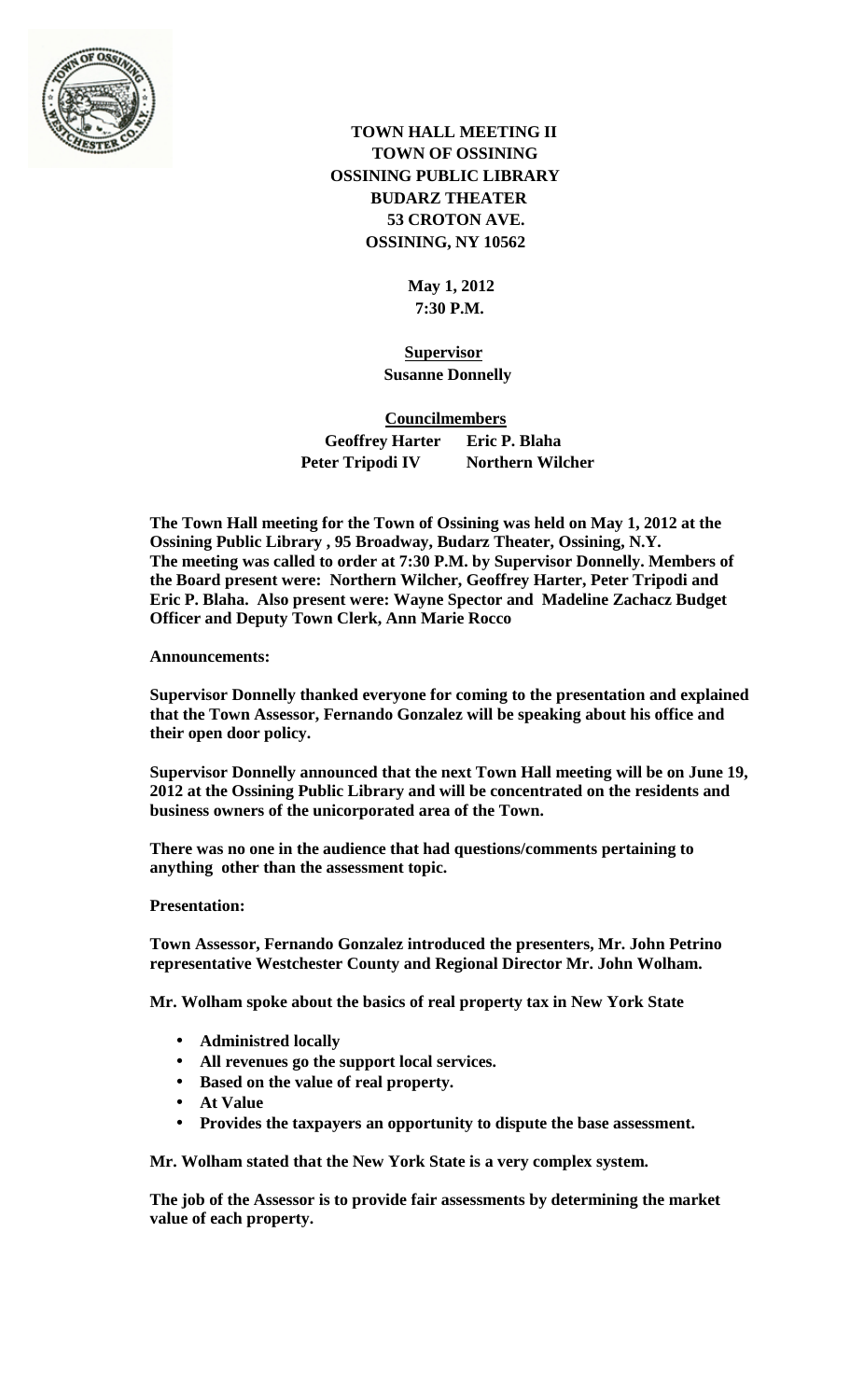**In addition the Assessor also does the following:**

- **Keeps inventory on all properties accurate and current.**
- **Helps taxpayers understand assessments.**
- **Processes exemptions such as star programs for senior citizens and veterans**  $\mathbf{r}$
- **Maintains all the data in an assessment software to produces the assesment**   $\mathbf{L}$ **roles.**
- **To provide fair assessments.**
- **The Assessor's goal is to determine a fair market value for all real property.**
- **The objective is to produce a fair and equibitable assessment roll for the distribution of the real proeprty tax burden. This is accomplished through miniciapl wide reassessment.**

**Mr. Wolham explained Budget vs. Levy.**

- **Taxing justification-school, town, or county, etc…is responsible for developing and adopting a budget.**
- **Revenue from all sources other than property tax is determined.**

**There are two additional factors besides the levy that determine your proeprty taxes.**

**Levy/taxable assessed =Tax Rate**

**While assessments play an important part of the tax calcualtion, the tax levy is controlling factor in the amount of your tax bill.**

**Mr. Wolham reviewed assessments vs. taxes and provided some specific examples.**

**Mr. Wolham provided some references resdients could use:**

- **The Westchester Municiapl Officials Association**
- **The Westchester County Tax Commission**
- **They NYS Assessors Association**
- **The New York State Department of taxation and finance. www. tax.ny.gov**

**Town Assessor, Mr. Fernando Gonzalez provided a background of his expertise and his open door policy. Mr. Gonzalez advised that assessment is a collaborative effort. Currently, the office is working on the 2012 assessment roll and this is the busiest time in the Assessor's Office. We will attempt to schedule an appointment if we are not able to see a resident immediatley. Mr. Gonzaeles introduced his Appraiser, Mr. Al Closi. June 1st is the deadline for the tax expemptions. You can grieve your assessment on your own. Mr. Gonzalez urged residents to be cautious with Assessment Review Companies that are advertizing to help residents reduce their taxes as there may be hidden fees attached. Mr. Gonzaeles disscussed how the process of grievances worked and how they are handled. Grievance day will be June 19th, 2012.**

**Mr. Jaimie Fiella-Ganung Drive questioned what are the credentials of the Assessor and the Appraiser.** 

**Mr. Gonzalez advised that the has been an Assessor for two years with the City of Newburgh. Prior to this he was a NYS certified Appraiser and is also a NYS Real Estate Broker. Mr. Gonzalez did not comment on his Appraiser's credentials however, he invited Mr. Fiella to come to his office and discuss this further.**

**Mr. Fiella feels that the tax problem is state wide and residential home owners are not getting a fair share.** 

**Ms. Deanna D'Amore wanted to know what the general turn around time is from grievance day June 19th.**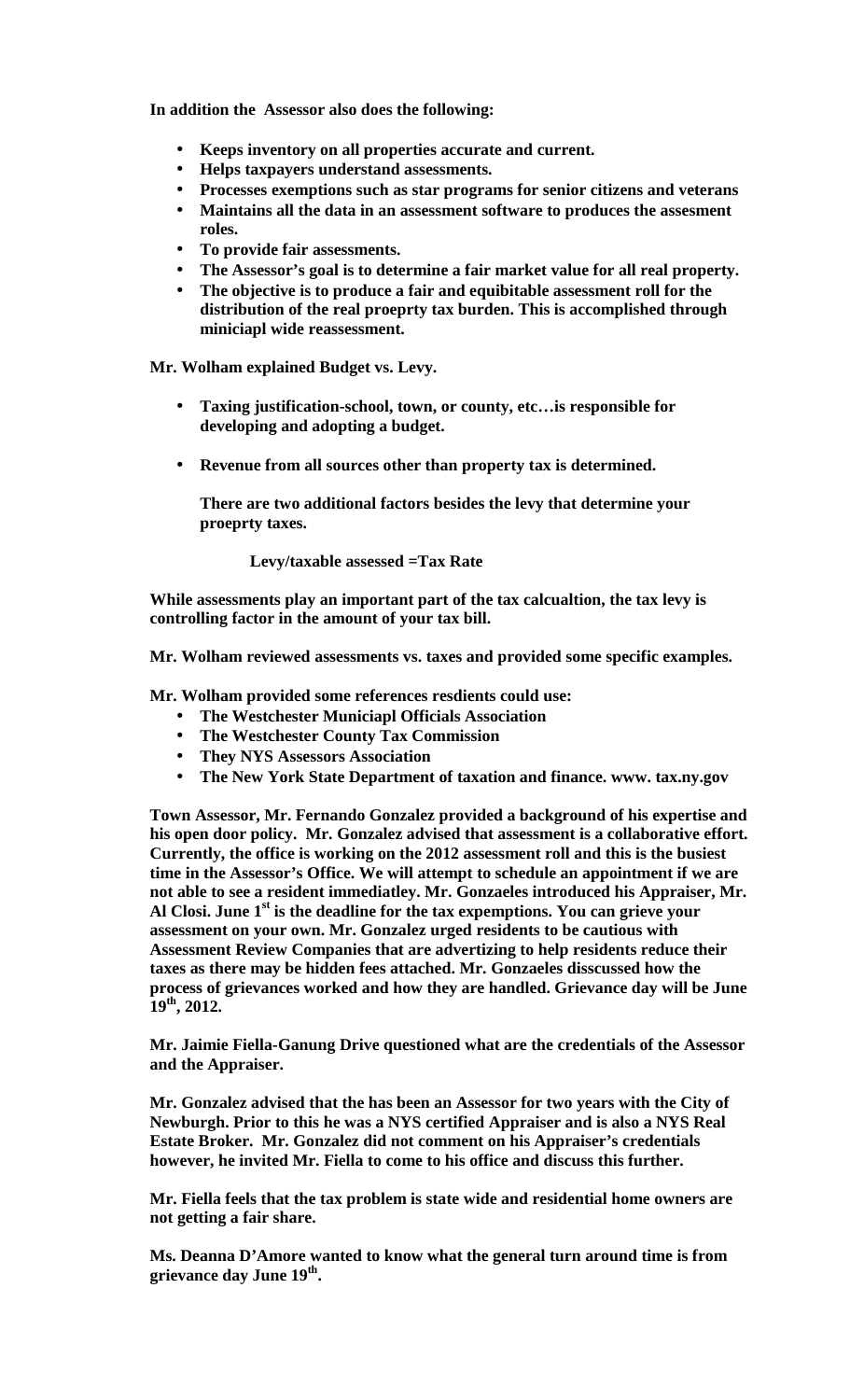**Mr. Gonzalez advised that it all depends on the specific case.**

**Ms. Janet Zagoria- Angela Drive questioned if there were other forms of State Aide and could this state State Aide increase?** 

**Mr. Wholman explained that \$5 per parcel is available for reassessment aid and this is presentley the only aide available.**

**Mr. Citron Revolutionary Rd. questioned how does a resident find out if the exemptions are incorporated in the tax bill. Do you have to re-file every year?**

**Mr. Gonzalez advised that it would be shown on the tax bill. For the basic STAR you do not have to re-file every year. For Enhanced Star you have to re-file because the state has a maximum income requirement. For the Veterans exemption you do not have to refile.**

**Mr. Jerry Gershner Stonegate Road. Wanted to know how an assessment could be increased?**

**Mr. Wholman responded that the only changes to the assessment role that the assessor is leagally allowed to make is new construction or demolition or processiong of exemptions. The legal mechanism is reassessment. The equalization rate is an overall measure of the average assessment. The residential Assessment Ratio is a component of the equilization rate.** 

**Gerry Gershner questioned If the Town of Ossining did a Town wide re-evaluation, how do they adjust for all those other districts?** 

**Mr. Wholman explainded that if the Town of Ossining did a reassessment it would affect the assessment on that role. It is very hard to say what will happen in any particular town until a reassessment is actually accomplished. It is hard to predict.**

**Jim Merfy Mystic Drive What is the likelyhood of a re-evaluation?**

**Mr. Gonzalez advised that he would like to see this happen and assessment is all about equity. It is important to know if a resident finishes their basement or if a resident demolishes their garage. It is not up to the Assessor to decide if a reevaluation is necesarry.**

**Supervisor Donnelly advised that it is a Town Board decision. Supervisor Donnelly feels that there is a fear factor apparent when we mention reassessement. 1/3 would stay the same, 1/3 would decrease and 1/3 would increase. If we all work together and make a decision the residents of Ossining would do it. It would be best if Westchester County did a re-evaluation because we are broken up by so many districts. What do the people of Ossining want to do?**

**John Fried 22 Ryder Rd. If the Town were to do a re-assesemnt what enables the Assessor to come into the home. How do you accomplish that?**

**Mr. Fernando Gonzaelz advised that the Assessor's office will utilize all of the information from our departments such as the building department, data that is located on-line and multiple listing service. We try to make the best assessment we can with the information that is available to us.** 

**Mr. Wholman there is no law that requires the Assessor to come into to your houses. If you have someone that refuses and entry an assumtion will be made that the property owner has made some improvements.**

**Barbara Sylverstein- Wyche Way questioned when was last assessment done in Ossining? Also, after being a Town resident for over 30 years she is now being**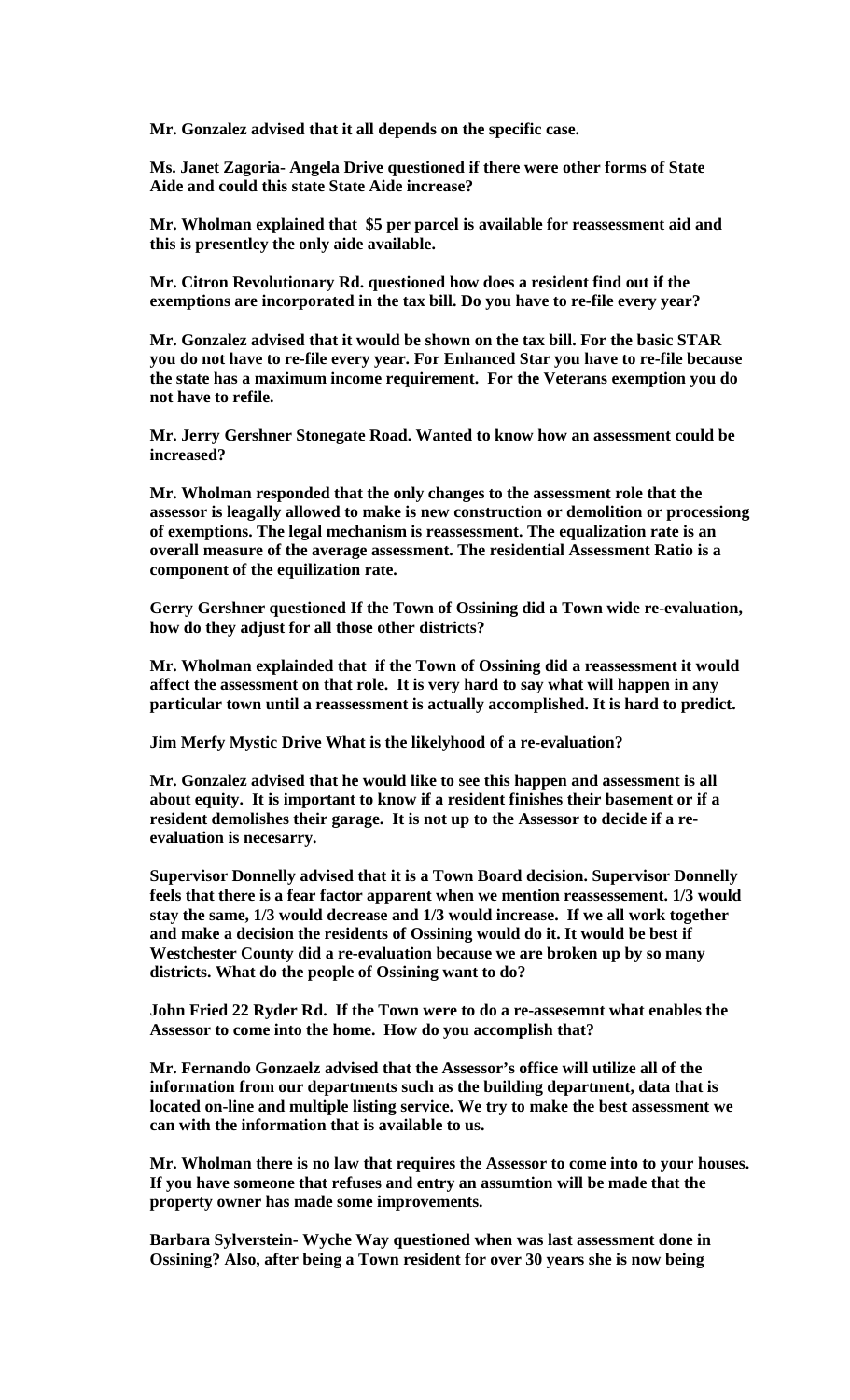**forced to sell her house. Ms. Sylverstein wanted to clarify if she should come in now or wait until June 1st?**

**Mr. Gonzalez stated that 1972 was the last assessment and was advised that she could come in now to discuss the value of her house. The equilization rate will change and the full market value will change. 6.1 is the new equalization rate.** 

**Regina Conrad Eastern Ave. had questions relating to the examples of the Jones & Smith house.** 

**Mr. Wholman advised that the only changes that the Assessor can make is on new construction or demoliton.** 

**Gloria Fried Receiver of Taxes made the following clarification. When a person lists their house on the market sometimes they uncover a finished basement. At that time, the seller will have to go to the Building Department and then they have to apply for the permits and get approvals. There are adjustments made at that particular time**

**Mr. Wholman stated that most of the Assessors office will use their resources and find out what the inventory is. This comes under the category of new construction. The only thing the Asessor can do is change the assessment to reflect this new inventory that formally wasn't included in the property records. When the building department issues a building permit it legalizes new construction.** 

**Janet Brant- Town of New Castle Does notification of increase in assessment go to the property owner or the bank? Is this sufficient notice for the assessment to go up? What is the rule?**

**Mr. Gonzalez advised that the notice goes to the owner of record.**

**Mr. Wholman stated that if for some reason the property owner does not receive that notice this is not rationale that would excuse us for an increase in assessment. We encourage residents to check the assessments when the tentative roll is filed.** 

**Jaimie Faiella- Ganung Drive wanted and explanation of demolition.**

**Mr. Gonzalez explained for example if a resident removed a garage that would be considered a demoliton. We would up date the property record card.**

**Victoria Gerrity -Prospect Ave. questioned if we were to get to a point of reassessment of the Town and their was a home owner that did improvements and didn't get permits would there be a penalty?**

**Mr. Wholman explained that the Town of Scarsdale is currently under going a reassessment in 2014. The Town Board in Scarsdale wants to get the best records of the property inventory. There was a concern of illegal work being done so the Town Board passed a resolution for a period of time that the data collectors pick up inventory that was not on the Town record the home owner would not be penalized. He could not speak of what the Town of Ossining would do.**

**Jane Brant stated that if you have a finished basement and you have a fire your insurance company will want to make sure you have a C of O for that basement. They could possibly deny that claim.** 

**Town Attorney Wayne Spector clarified that they don't retroactively increase your taxes. You will not get taxed for prior years. Also, construction standards change over time and additonal safety requirements are imposed.**

**Supervised Donnelly adivsed that the previous Assessor Josette Polzella was on top of the residents and commerical properties.**